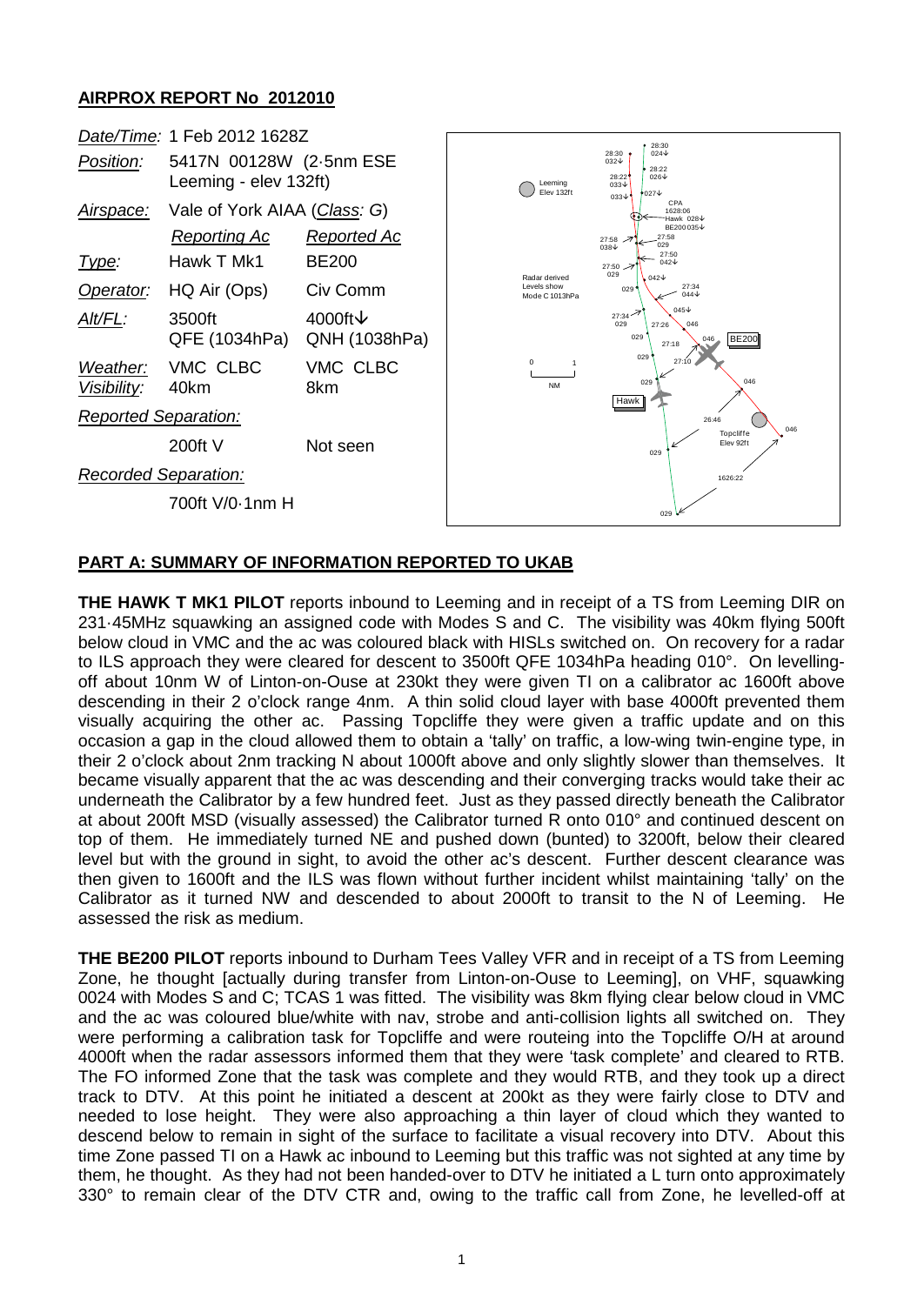around 3000ft to remain clear. They were handed to DTV and completed a visual approach to land. He was not aware of any Airprox occurring and there was no warning of traffic on the TCAS system.

**THE LEEMING DIRECTOR** reports operating as the LEO conducting an examination of DIR. A Leeming Hawk was handed over from ACC approximately 25nm S of Leeming for an ILS to RW16 under a TS. The Hawk was given descent initially to 3500ft QFE and TI was passed to Linton-on-Ouse (LOO). During the descent TI was passed to the Hawk pilot on an ac wearing a Calibrator squawk (indicating below) and the Hawk subsequently levelled-off at a height below the Calibrator ac and at this stage the 2 ac were still laterally separated. The Hawk pilot requested to amend his approach to a PSPC and was subsequently turned from his initial NW'ly heading onto a more N'ly track for a LH pattern (terrain and avoidance areas to the W of Leeming prevent an effective PSPC from being conducted RH). TI on the Calibrator ac, now on a slowly converging heading, was provided on several occasions. Whilst the Calibrator was indicating level with vertical separation of 1600ft based on Mode C, the Hawk pilot eventually gained visual contact. At a position 4nm SE of Leeming the Hawk pilot reported the Calibrator ac descending from a position directly above. The Hawk flight was then given descent to 1600ft (pattern height) and the pilot reported the Calibrator was now separated by 200ft vertically, then 100ft. At the time that the Hawk was given descent to 1600ft, Mode C indicated no less than 500ft vertical separation. The Calibrator flight was shortly thereafter in receipt of a service from Topcliffe Approach (collocated in the Leeming ACR) allowing separation to be maintained for the remainder of the Hawk's approach.

**THE LEEMING ZONE CONTROLLER** reports covering the Topcliffe Approach position, a standard operating practice during periods of low intensity. At 1628 DTV passed a pre-note on transit traffic routeing S from DTV and during the landline conversation a Calibrator flight free-called on the Topcliffe Approach frequency requesting a TS en-route to DTV and reporting in the descent to 3000ft on 1038hPa (believed to be the DTV QNH). The Calibrator pilot gave no position information during his initial call and the ac was believed to be E abeam Leeming. The Calibrator flight was instructed to squawk ident and, after a short delay, was placed under a TS as requested. The Calibrator was subsequently pre-noted to DTV during the continuing and, at times, convoluted ongoing landline conversation. Leeming Supervisor requested the level that the Calibrator was descending to and its pilot, when asked, reported that he was now descending to 2000ft on 1038hPa. By now the Calibrator was 4nm NE Leeming and in proximity to an ac working Leeming DIR, squawking 0411. The Calibrator pilot was given TI on the Hawk which was conducting a PSPC to Leeming and currently maintaining 1600ft on 1034hPa (Leeming QFE). Additional TI was given on the Hawk which was now 2nm SW tracking W and indicating 700ft below. Shortly after this the Calibrator pilot reported visual contact with the Hawk. The Calibrator pilot was then instructed to maintain his current heading in order to remain clear of the Leeming radar pattern and to continue with DTV.

**BM SAFETY MANAGEMENT** reports that this Airprox occurred between a Hawk operating IFR in receipt of a TS from Leeming (LEE) DIR being vectoring for an ILS approach and a BE200 operating VFR. The BE200 had been in receipt of a TS from Linton (LIN) Zone up until 1627:40, 33sec prior to the CPA. Both crews reported VMC, with the Hawk pilot reporting a thin, solid layer of cloud with a base at 4000ft. The respective crew's assessment of in-flight visibility differed, with the Hawk reporting unlimited visibility and the BE200 reporting 8km.

All heights/altitudes quoted are based upon SSR Mode C from the radar replay unless otherwise stated. Initial comparison of the radar replay and LEE tape transcript proved that a 42sec discrepancy existed between the 2 time-bases. Comparison of the radar replay and LIN tape transcript proved that a 15sec discrepancy existed between the 2 time-bases; transcript times were subsequently amended to correlate with the radar replay.

Analysis of the radar replay and tape transcript demonstrated that the BE200 crew free-called LEE Zone 3sec after the CPA. The BE200 had previously been in receipt of an ATS from LIN Zone, whilst conducting a flight check in the vicinity of Linton, on surveillance radar located at RAF Topcliffe, operated by 90 SU. However, due to the length of time taken to establish that the BE200 had been working LIN Zone and that the controller concerned was unavailable due to PDT, no report from LIN Zone was completed in time to inform this investigation.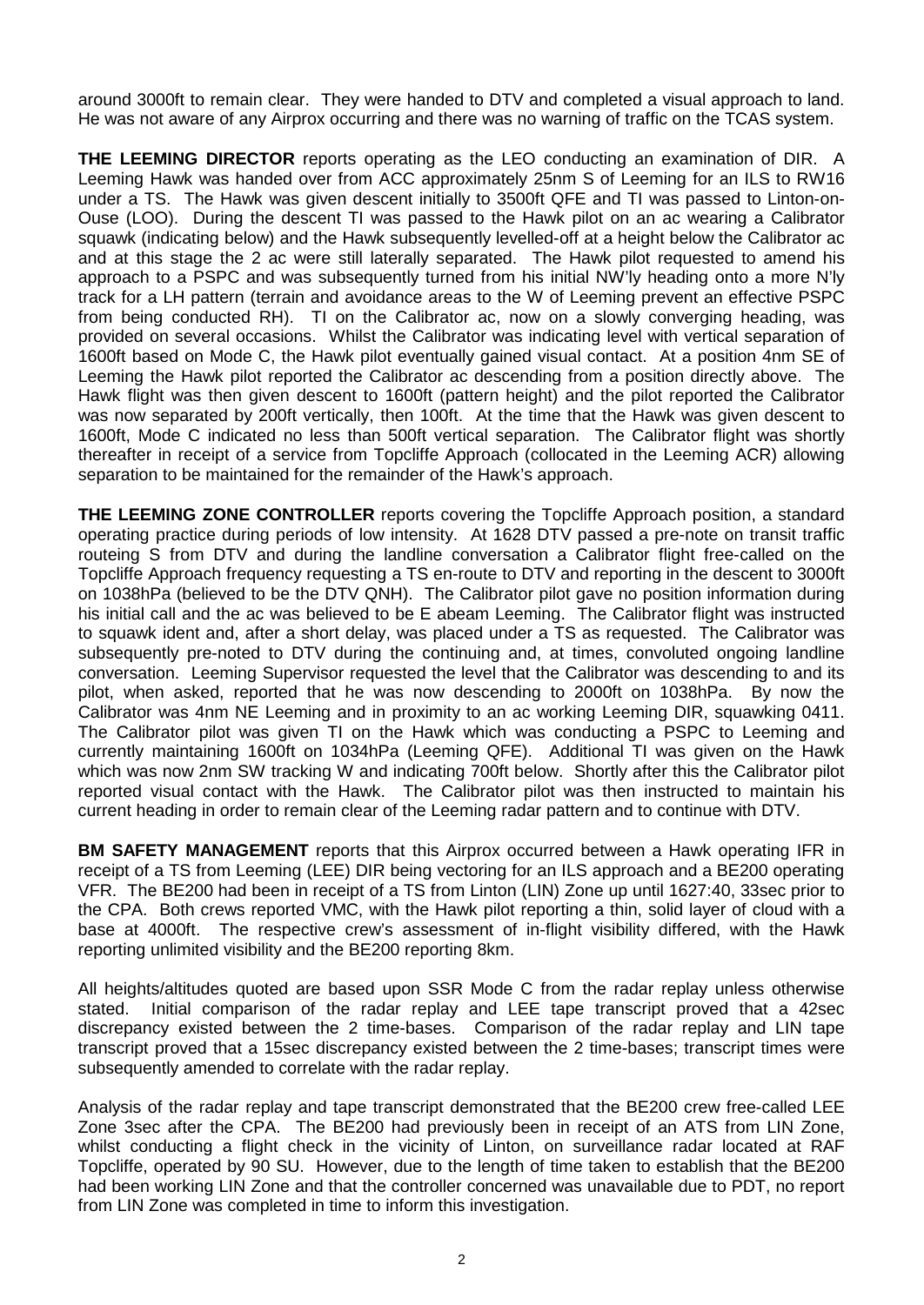LEE DIR was manned by a trainee under examination and the Unit's LEO and reported low workload and task complexity with only the reporting Hawk on frequency. LEE Zone reported their task load and complexity as low and, at the point of the CPA, were not working any traffic. Based on analysis of LIN Zone's tape transcript, their workload appeared to be moderate.

The incident sequence commenced at 1621:05 when the Hawk flight called LEE DIR on handover from LATCC(Mil), descending through FL148 for FL100, 9·2nm SSW of the BE200 which was indicating FL046. The Hawk flight was placed under a TS which was, "*reduced...due to limited surveillance performance*."

[UKAB Note (1): Following RT exchanges it was established the Hawk pilot was requesting radar positioning to an ILS RW16 and DIR issued a turn onto 330° (L 10°) and a descent to 3500ft LEE QFE 1034hPa, which was all correctly read back.]

At 1622:03, LEE DIR contacted LIN Zone on landline to pass TI to them on the Hawk, due to its proximity to LIN and Church Fenton, stating the Hawk was inbound to Leeming for the ILS RW16 descending to 3500ft QFE.

Following an instruction to turn L onto heading 320°, at 1622:52, LEE DIR provided the Hawk pilot with TI on the BE200, stating *"(Hawk c/s) traffic right, two o'clock, five miles* (radar replay shows 6·9nm)*, similar heading, four hundred feet below (*radar replay shows 800ft above) *Calibrator",* which was acknowledged.

At 1623:02, the 'live mic' facility captured a conversation between LIN Zone and LIN Supervisor. This involved the Zone controller moving to the APP position and band-boxing these two positions. From 1623:29, Zone had assumed responsibility for this band-boxed control position.

At 1623:08, the Hawk pilot, having levelled at 3500ft QFE and indicating FL029, requested LEE DIR to update him on the range of the BE200; LEE DIR replied, *"(Hawk c/s) that previously reported traffic is now right, three o'clock, six miles, similar heading, slow moving, indicating one thousand feet above* (radar replay shows 1700ft above)*."* During the incident sequence, the BE200 maintained between 200 and 225kt GS, broadly similar to the Hawk.

After being given TI on traffic in the LIN visual cct, at 1624:31 the Hawk pilot requested a, *"short pattern if able*" which was approved by LEE DIR and a vector onto 360° was given. At this point, the BE200 was 7·3nm NE of the Hawk maintaining FL046.

Between 1625:02 and approximately 1625:42, LIN Zone was involved in receiving a handover on an un-related LARS transit. Between these times, separation between the Hawk and BE200 closed from 6·5nm to 4·8nm, with both ac maintaining their indicated levels of FL029 and FL046 respectively.

After being given TI on traffic deemed to be in the Dishforth visual cct, at 1625:24 LEE DIR provided an accurate update of TI to the Hawk pilot stating, *"…that first called traffic the Calibrator right two o'clock, now five miles, crossing right to left, one thousand seven hundred feet above*", which was acknowledged by the pilot. Shortly afterwards at 1625:39, the Hawk pilot asked whether the Calibrator (BE200) was, *"…maintaining his height?*" There was no initial response from LEE DIR and at 1625:45 the Hawk asked again whether the Calibrator (BE200) was, *"maintaining his present level?"* LEE DIR replied, *"…affirm, maintaining flight level four-six on radar"* which was acknowledged.

Between 1626:05 and approximately 1626:41, LIN Zone was involved in landline liaison initially with LIN TWR then LIN Ground about un-related traffic. Between these times, separation between the Hawk and BE200 closed from 3·9nm to 2·6nm, with both ac maintaining their indicated levels of FL029 and FL046 respectively.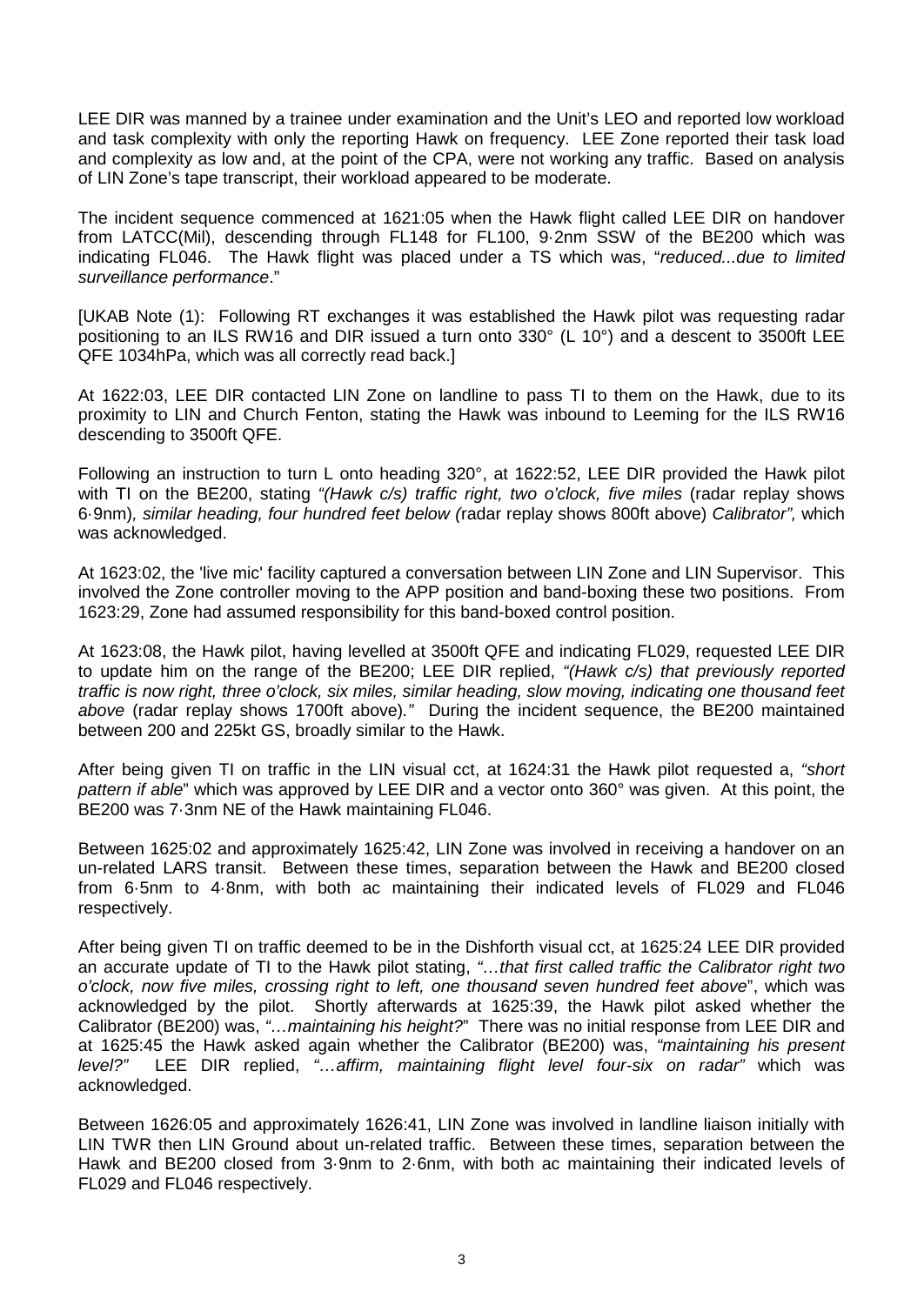At 1626:22, LEE DIR provided a further, accurate update to the TI on the BE200 to the Hawk pilot stating, *"...last reported Calibrator right, two o'clock, three miles, crossing right to left, one thousand six hundred feet above*." The Hawk pilot replied, *"...he's above the cloud layer, so unfortunately I can't* [inaudible] *I can't see him*", which was acknowledged by LEE DIR.

Between 1626:44 and 1627:15, LIN Zone was involved with identifying and applying a BS to an unrelated rotary-wing undertaking a LARS transit to Dishforth. At the completion of this exchange of RT, 1·2nm lateral separation existed between the Hawk and BE200, with both ac maintaining their indicated levels of FL029 and FL046 respectively.

At 1627:10 LEE DIR provided a further update to the TI on the BE200 to the Hawk pilot stating, *"…last reported track Calibrator now right, two o'clock at one and a half miles, crossing right to left, one thousand seven hundred feet above."* The Hawk pilot replied that they were, *"now visual (Hawk c/s)"* later reporting that they gained visual through "a gap in the cloud" and remained visual throughout the remainder of the incident sequence.

At 1627:23, with 0·9nm lateral separation existing, LIN Zone asked the BE200 crew, *"…whether I need to hand you back over to Topcliffe, are you err likely to be coming back out down towards Linton?"* Initially, the BE200 crew asked LIN Zone to, "*standby*." Concurrently, at 1627:23, LEE DIR became involved in landline liaison with Durham Tees Valley radar, passing them TI on the Hawk, with the landline being transferred to LEE Zone at 1627:47 to receive a pre-note. At 1627:26, the BE200 commenced a descent and then, at 1627:38, with 0·3nm lateral and 1500ft indicated vertical separation, the crew stated that, *"…it looks like we're complete now and request descent and V-F-R back in err Teesside."* LIN Zone acknowledged the BE200 crew's transmission and suggested that they, *"err free call err Leeming err correction, Topcliffe Approach, one-two-five-decimal-zero before going en-route."* At this point, 0·2nm lateral and 1300ft indicated vertical separation existed. The BE200 crew acknowledged this instruction, going en-route at 1627:55.

At 1627:47 LEE DIR instructed the Hawk pilot to, *"…turn right heading zero-one-zero degrees"* which was acknowledged. At this point, the BE200 was 0.1nm NE of the Hawk, indicating descent through FL042 and had, simultaneously, also turned onto a track of 010°, as reported by the Hawk pilot. At 1627:50, 0·1nm lateral and 1300ft vertical separation existed between the 2 ac. At 1627:56, the Hawk pilot asked LEE DIR, *"...is that the Calibrator directly above us?"* and LEE DIR replied, *"…affirm, directly above you*." At this point, the BE200 was 0·1nm NNW of the Hawk indicating descent through FL038, vertical separation 900ft.

[UKAB Note (2): The CPA occurs at 1628:06, the Hawk pilot having commenced descent and turned onto a NNE'ly track to deconflict from the BE200, as reported; the Hawk shown passing FL028 with the BE200 0·1nm to its W passing through FL035, 700ft above. The next sweep shows vertical separation as 600ft but lateral separation has increased to 0·2nm.]

The BE200 crew did not visually acquire the Hawk [until it was on L base leg and passing 2nm to its NE 700ft below] and reported that they had no indications on TCAS of the Hawk's presence. No TI was passed by LIN Zone to the BE200 flight at any point during the incident sequence. LEE DIR did not update the TI to the Hawk to state that the BE200 had commenced a descent.

[UKAB Note (3): At 1628:20 the Hawk pilot transmitted, *"(Hawk c/s) approximately two hundred feet above* (inaudible)*"* to which LEE DIR replied *"…apologies say again"*. The Hawk pilot response was, at 1628:27, *"Er now abeam the er Calibrator and about half a mile and he's 100ft above us"*. LEE DIR then instructed the Hawk pilot to descend to height 1600ft which was correctly read back.]

The BE200 flight free-called LEE Zone at 1628:16 stating that they were, *"…descending altitude three thousand feet, one-zero-three-eight, requesting a traffic service and visual approach back into Durham Tees Valley."*

In terms of the initial TI by LEE DIR at 1622:52, given the discrepancy between the transcript and radar replay and the fact that the Hawk was descending at this point, some difference between the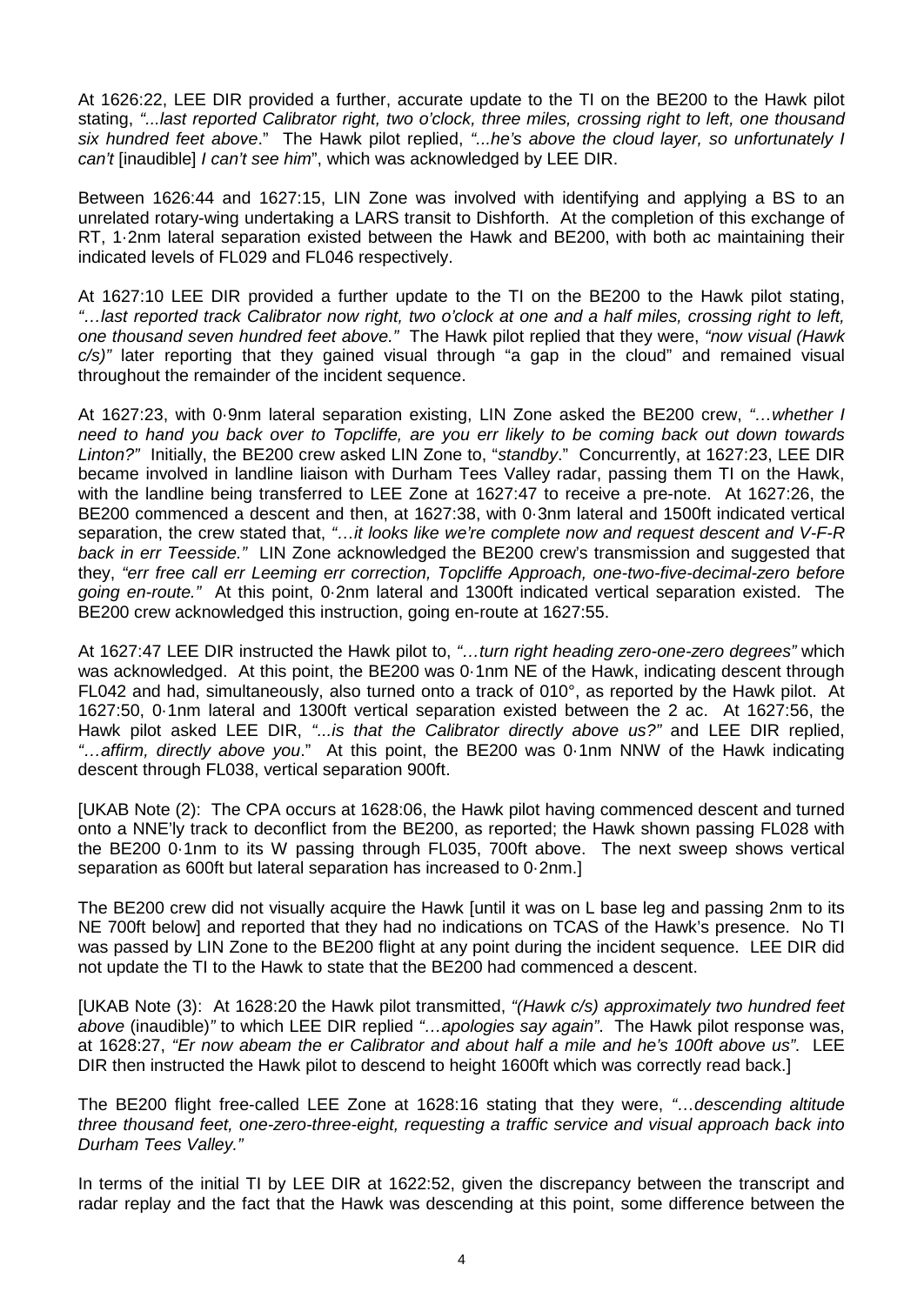controller's reported height and that presented on the radar replay should be expected. Whilst a difference of 1200ft might suggest a perception/calculation error on the part of the controller, the LEO has confirmed that the initial TI was accurate. However, the LEO has stated that the controller may have made a perception/calculation error in terms of the update given to that TI at 1623:09. That said, given the presence of the cloud layer, this error did not affect the timeliness of the sighting of the BE200 by the Hawk pilot. Furthermore, the 3 further updates on the TI were accurate, enabling the Hawk pilot to continue to develop his mental picture and to visually acquire the BE200 at 1627:16 through the gap in the cloud. The Hawk pilot subsequently maintained visual contact with the BE200 and discharged his responsibility to avoid it, once he perceived that the BE200 was descending and had become a threat. Although a hindsight bias argument could be created to suggest that LEE DIR could have updated the TI to state that the BE200 was descending, this would not have affected the outcome of the Airprox as the Hawk pilot was visual with the BE200 from 1627:16. Moreover, beyond the Duty of Care laid down in CAP 774, there is no clear regulation or policy to determine a controller's responsibilities in these instances.

In terms of the ATS provided by LIN Zone, notwithstanding the pilot's responsibilities to "discharge his collision avoidance responsibility without assistance from the controller" there was a clear requirement for them to have passed TI to the BE200; it has not been possible to conclusively determine a cause for the lack of TI.

Given the respective tracks and vertical profiles of the Hawk and BE200, it might have been reasonable to expect that the TCAS equipment on the BE200 had given some indication of the Hawk's presence. The fact that it did not suggests either a malfunction or an incorrect mode selection on the part of the BE200 crew.

As an observation, given that this was neither a causal nor contributory factor, whilst the inclusion in TI of descriptions of relative speed should be encouraged as they assist the pilot in developing their mental picture, controllers must ensure that they are accurate. LEE DIR's inaccurate description of the BE200 as *"slow moving"* at 1623:08 could have painted an erroneous picture for the Hawk pilot, suggesting that he would rapidly overtake the BE200 down its port-side.

The BE200 and Hawk were on conflicting flight profiles within Class G airspace and the LEE ATM related safety barrier operated effectively, enabling the Hawk pilot to discharge his responsibility to "see and avoid."

**HQ AIR (OPS)** comments that it would perhaps have been prudent for the BE200 crew to take a DS from LIN, before commencing his descent. It is also surprising that no coordination took place between LIN and LEE ATC (other than the call at 1622:03) given the proximity of the 2 ac. However, ultimately the Hawk pilot was responsible for collision avoidance, and once he called 'visual' (or 'tally' in this case) he should have been aware that under CAP774 (ATSOCAS procedures) he was then required to take action as required to prevent the conflict with the BE200. If he had wanted ATC to provide vectors to ensure separation with the BE200 he should have asked for a DS. HQ Air has recently re-publicised the need for military aircrew to be familiar with the content of CAP774 and reiterated the responsibilities of aircrew with respect to collision avoidance. This will hopefully reduce the likelihood of reoccurrence of events of this sort.

## **PART B: SUMMARY OF THE BOARD'S DISCUSSIONS**

Information available included reports from the pilots of both ac, transcripts of the relevant RT frequencies, radar video recordings, reports from the air traffic controllers involved and reports from the appropriate ATC and operating authorities.

Military controller Members thought that LIN Zone had not given the BE200 crew a good service. When it became apparent to Zone that the BE200 had completed its task and was requesting descent, Zone had free-called the flight to Topcliffe APP without either a handover or, more importantly, TI being passed on the converging Hawk below. In the absence of TI, the BE200 crew